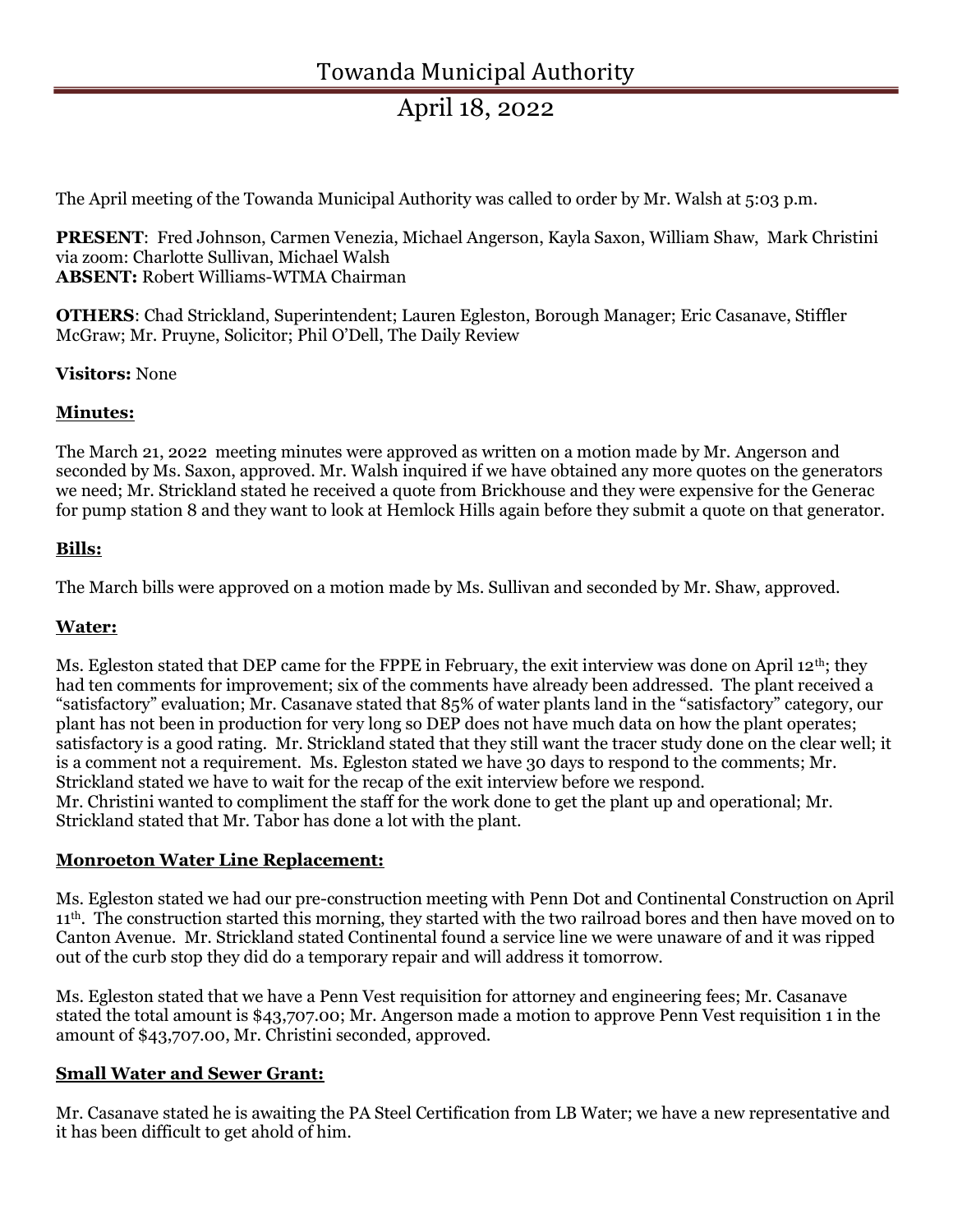## April 18, 2022

## Local Share Account Statewide Grant:

Ms. Egleston stated a grant for the Pratt/William Street water line replacement project for \$998,610.00, and the Foster Road water line replacement project for \$400,670.00 were both submitted. The program was definitely popular, the state was allocated \$140 million, and received 1900 applications totaling over a billion dollars. The program will continue for the next 4 years with the allocated funds being reduced. They did suggest we get our local legislators involved; Ms. Egleston stated both Senator Yaw and Representative Pickett sent in letters for our projects. Ms. Egleston stated that the Pratt/William Street is a strong project. Ms. Egleston stated that until they award projects, we will not know what to submit for any future requests, and she does not have a timeline on how long it is going to take to review the current projects that were submitted.

#### 2018 Flood:

Ms. Egleston stated that Sikora Brothers has started back again on the project; they ran into issues at both Paradise and Sawmill crossings; we have met with Penn Dot on the issues; we are going to have to do a directional bore at the Sawmill location; we need to change the location at Paradise from the as-built drawings. Mr. Casanave stated that we will handle both locations as a construction change. Mr. Walsh asked if we will have to ask for additional funds for the changes; Ms. Egleston has contacted PEMA, they have walked Ms. Egleston through the steps to address the change in the project. Ms. Egleston also stated we received notification that this project is within 90 days of being closed out so we are going to have to request another extension. Ms. Egleston does not see an issue with getting the additional funds nor getting an extension to the project. Mr. Casanave stated that Paradise might get completed prior to Sawmill if they are able to obtain materials.

Mr. Casanave stated that Sikora Brothers have completed the Leesway crossing and have asked for substantial completion on that project. Ms. Egleston stated we received an invoice from Sikora Brothers for \$83,714.64, we need to submit to PEMA for reimbursement; Mr. Shaw made a motion to approve the request for reimbursement for the Leesway project in the amount of \$83,714.64, Mr. Angerson seconded, approved.

#### Sewer:

Ms. Egleston stated that we are having an issue with flushable wipes again. Ms. Egleston and Ms. Schoonover were able to observe the problem firsthand as Mr. Vanderweert took them to Wysox to observe. Mr. Angerson asked if we need to inform the public again; Mr. Strickland stated we can.

## Vehicle Replacement:

Ms. Egleston stated we are getting Mr. Miller's vehicle through the borough; we are yet awaiting a quote for Mr. Brassfield's vehicle.

#### Portnoff Law Associates:

Ms. Egleston stated that Ms. Maynard submitted an updated aging report to Portnoff Law Associates. She did ask Portnoff to waive the \$2000.00 fee due to the amount of accounts we have, they said they will not waive the fee if we do not have 50 accounts. Ms. Maynard stated that we have three delinquent accounts coming off the aging one of Nygren's that sold this week and the Hart property that went at upset sale; we can only pursue our lien for the Hart property, she is in contact with GDDJ to see what that amount is.

Mr. Angerson agreed that at this point with the loss of revenue from the Hart property we need to pursue Portnoff Law Associates for our delinquents. Ms. Egleston stated she will contact Portnoff for